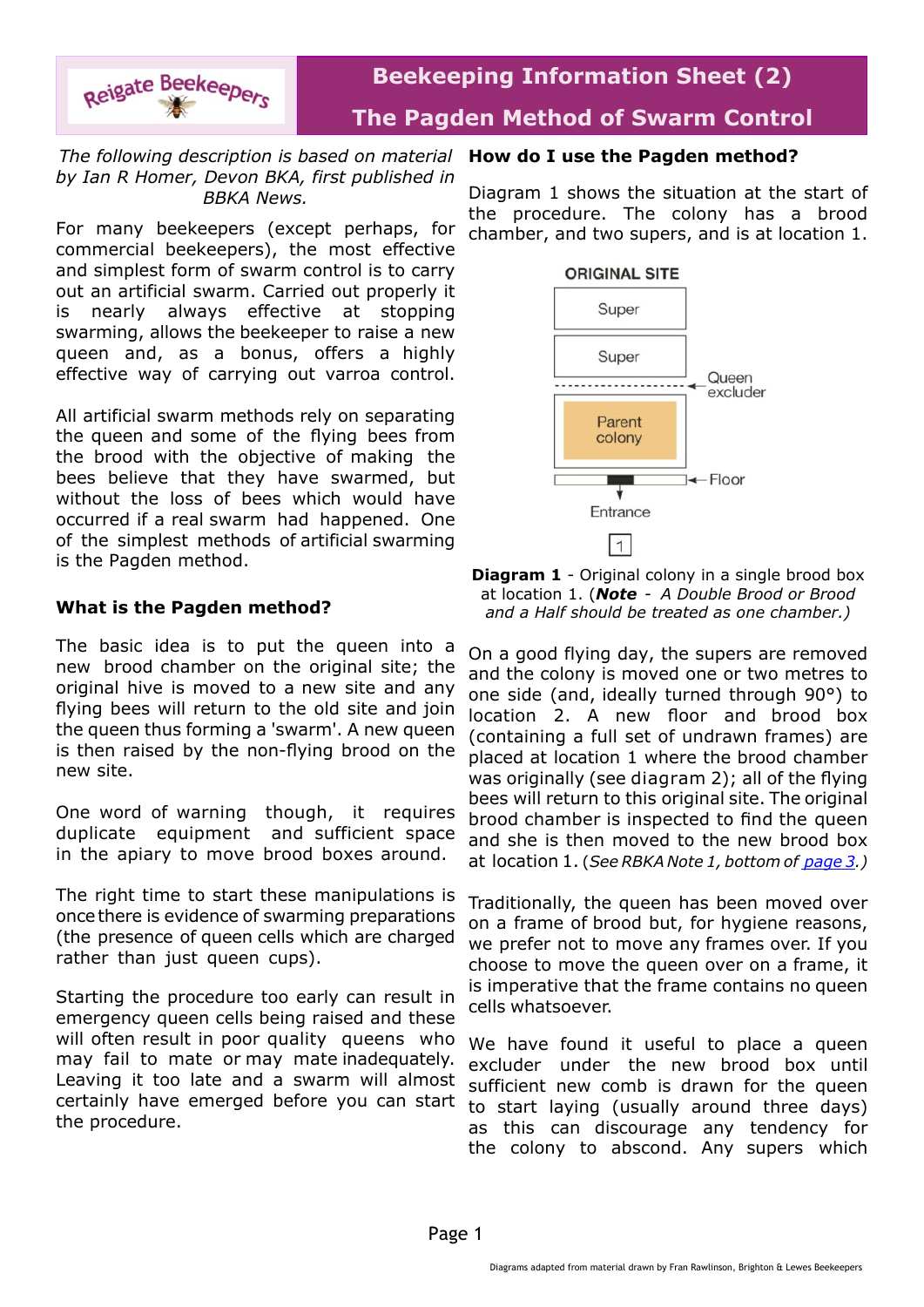were on the original site may be left with the original brood chamber or can be returned to the original site, in either case, above a queen excluder. (*See RBKA Note 2 on page 3.)* Whichever hive is not given the supers may need feeding; one school of thought says this should be the new brood box (on the original site) as the feed will help the colony draw the new comb while other opinion suggests that the supers should be on the new brood box as this is where the foraging bees are.



#### *Diagram 2 - Day 1.*

*Original brood chamber (parent colony) at new location 2 containing only unsealed queen cells, brood and nonflying bees. New brood box at original location 1 containing queen, one frames of brood, empty combs (preferably drawn), and flying bees. Any flying bees from the original brood chamber will return to the position of their original home, location 1.*

The original brood chamber (now at location 2) will have sufficient nurse bees to feed and nurture the frames of brood and will also contain a number of queen cells. All sealed queen cells should be removed (leaving only unsealed queen cells which can be reduced to two or three); this ensures that a new queen will not emerge for at least eight days. If you choose to transfer the queen on a frame, an additional frame, either drawn or with new foundation, should be added to the original brood chamber at the edge of the brood nest to replace the one that was transferred. Make sure that both hives are fully reassembled and leave them for a full week before taking any further action. Any bees which become foragers after these manipulations will naturally return to the original brood chamber in location 2, since they will never have flown from the original location 1.

## **Is there anything else to do?**

After seven days it is usual to move the original brood chamber from location 2 to a new position one or two metres the other side of the new brood box, location 3 as shown in diagram 3, and placed at 180° to its position when it was at location 2. There is some doubt as to whether this is part of the original Pagden method or an adaptation to it known as the Heddon method. This has the effect of 'bleeding off' further bees from returning to the original brood box and boosts the artificial swarm. It also reduces the risk of a cast emerging from the original chamber nest as further bees emerge. After this manipulation, foragers from the original brood chamber, on returning to location 2 and not finding their hive, will go to the nearest one  $-$  the new brood box at location 1. As a result of this second manipulation the original brood chamber will contain only young bees, brood and maturing queen cells and will not produce a cast because of the absence of flying bees. This absence of flying bees may make it necessary to feed this colony.

Queens will start to emerge within a day or so and on the emergence of the first, the remaining queen cells will generally be torn down. If several queens emerge within a short space of time, natural selection will ensure that the fittest survives.



#### **Diagram 3** - *Day 8.*

*The original brood chamber (parent colony) is now moved to a new location 3. Bees which have become foragers in the last seven days will return to their 'old home' which was at location 2, then enter the new brood box in location 1 because this is nearest to their 'old home' location.*